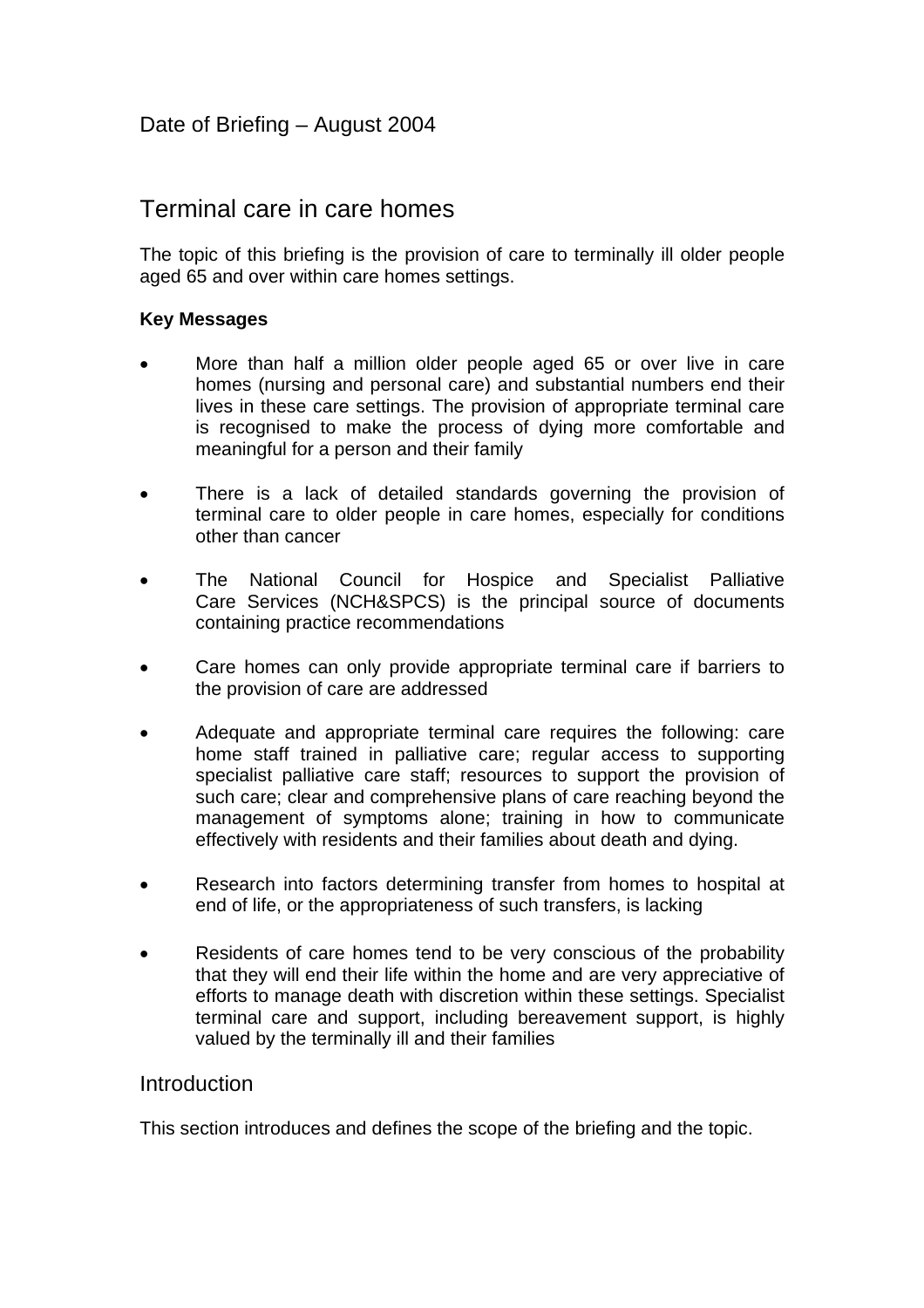A SCIE briefing provides up-to-date information on a particular topic. It is a concise document summarising the knowledge base in a particular area and is intended to act as a 'launch pad' or signpost to more in-depth material. The briefing is divided into the different types of knowledge relevant to health and social care research and practice, as defined by the Social Care Institute for Excellence (SCIE).

(http://www.scie.org.uk/publications/knowledge.asp)

The topic of this briefing is the provision of care to terminally-ill older people aged 65 and over within care homes (personal care and nursing). The terminal care described here encompasses the principles of palliative care. Terminal care is defined as "the management of patients with active and progressive disease for which curative treatment is not possible or not appropriate and from which death can reasonably be expected" within a timeframe of days or months<sup>(1)</sup>. The palliative care approach requires " $\ldots$  the active holistic care of patients with advanced, progressive illness. Management of pain and other symptoms and provision of psychological, social and spiritual support is paramount. The goal of palliative care is the achievement of best quality of life for patients and their families" (2). Palliative care is considered to be applicable to all diseases, not just cancer. The majority of care homes are personal or residential, and the majority of these are private  $(3)$ . Most terminal care within care homes is provided by generalist care staff; specialist palliative care staff only become involved in certain circumstances (4).

## Why this issue is important

This section summarises research findings relating to the impact or consequences of inadequate, inappropriate or limited terminal care in care homes.

This issue is important because more than half a million older people aged 65 or over live in care homes, and substantial numbers end their lives in these settings  $(5,6,7)$ . It is also the case that increasing numbers of older people are dying in these homes rather than in hospices or hospital  $(7,8)$ , and it is projected that the number of older people dying in care homes is likely to continue growing (9). Care homes are therefore an increasingly important place of dying for older people, and the quality of terminal care provision within these settings is therefore very important  $(10)$ . Nursing homes have also been shown to be appropriate settings for the provision of such care  $(11)$ . The provision of appropriate terminal care is recognised to make the process of dying more comfortable and meaningful for a person and their family, but appropriate care relies on sufficient generalist and specialist staff being available, and these staff being adequately trained and having the time to care for residents fully  $(12,13,14)$ . Older people are also known to have problems accessing good quality health care, including palliative care services (9).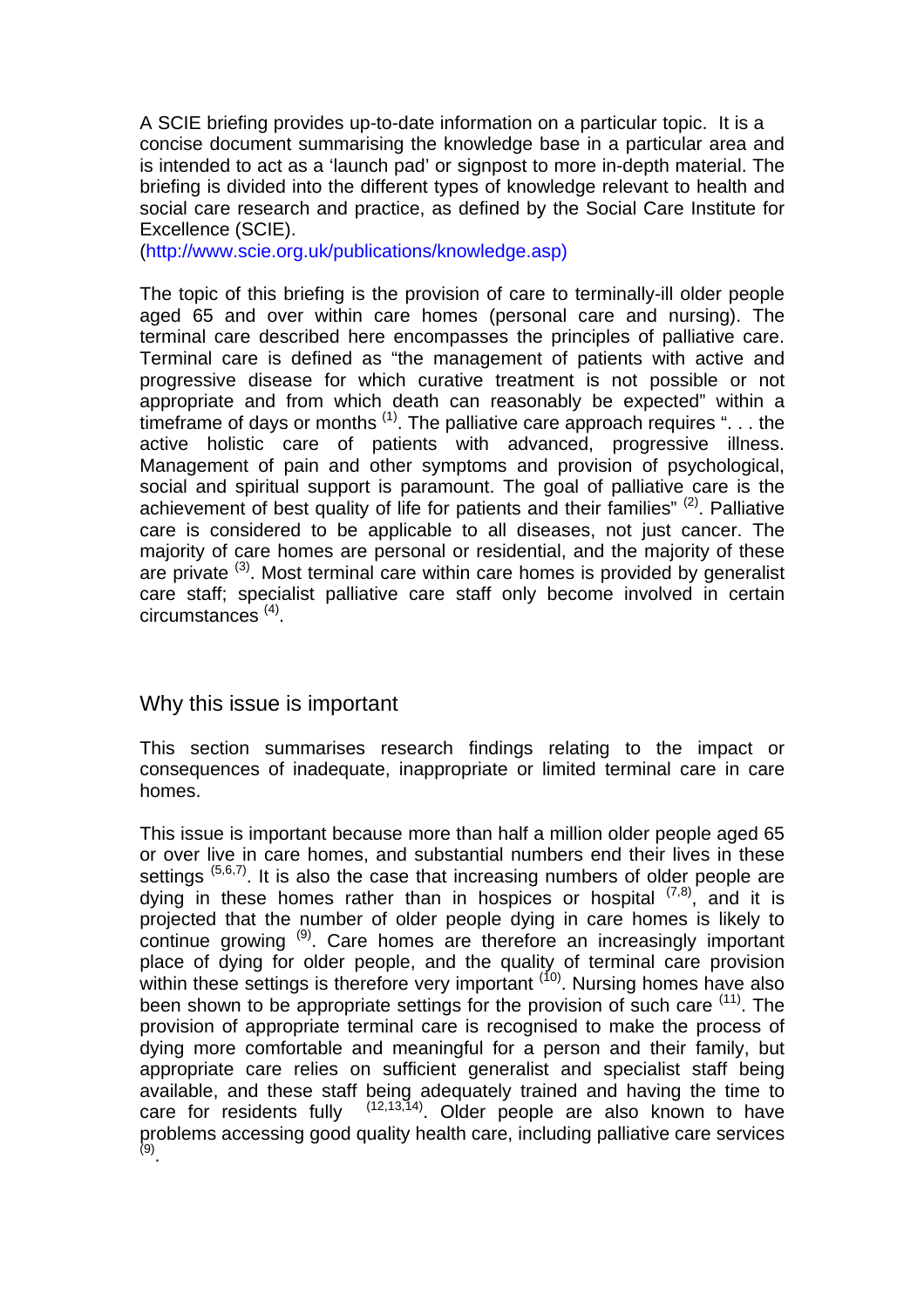What do the different sources of knowledge show?

## Organisational Knowledge

This section lists and briefly summarises documents that describe the standards that govern the conduct of statutory services, organisations and individuals working in the field of terminal care in care homes.

Department of Health (2002). Care Homes for Older People. National Minimum Standards. Care Homes Regulations

http://www.csci.gov.uk/information\_for\_service\_providers/national\_minimum [standards/default.htm](http://www.csci.gov.uk/information_for_service_providers/national_minimum_standards/default.htm)

This document sets out standards for the provision of services in care homes. This includes the provision of palliative care services for the terminally ill. Standard 11 relates specifically to Death and Dying.

Department of Health. National Service Framework for Older People [http://www.dh.gov.uk/PolicyAndGuidance/HealthAndSocialCareTopics/OlderP](http://www.dh.gov.uk/PolicyAndGuidance/HealthAndSocialCareTopics/OlderPeoplesServices/fs/en) [eoplesServices/fs/en](http://www.dh.gov.uk/PolicyAndGuidance/HealthAndSocialCareTopics/OlderPeoplesServices/fs/en)

The NSF for older people sets national standards and service models of care across health and social services for all older people, including those in care homes. The NSF "Standard 2 – Person-Centred Care" applies to End of Life care in all settings.

It has been pointed out however that existing standards relating to care homes can be vague with reference to details of terminal care, especially in the assessment and management of pain (15).

Making Decisions. Helping people who have difficulty deciding for themselves. Planning Ahead for the Future (2003). Lord Chancellor's Department. <http://www.dca.gov.uk/family/mi/mibooklets/guide5.pdf>

Chapter 5 of this document covers planning for health care decisions. This includes a description of the scope and legal authority of Advance Statements, also known as Advance Directives or Living Wills.

## Policy Community Knowledge

This section summarises documents describing proposed structural models for the delivery of policy and improved practice. These documents are published by public policy research bodies, lobby groups, think tanks and related organisations.

NICE (2004). Supportive and palliative care for people with cancer. <http://www.nice.org.uk/page.aspx?o=110005>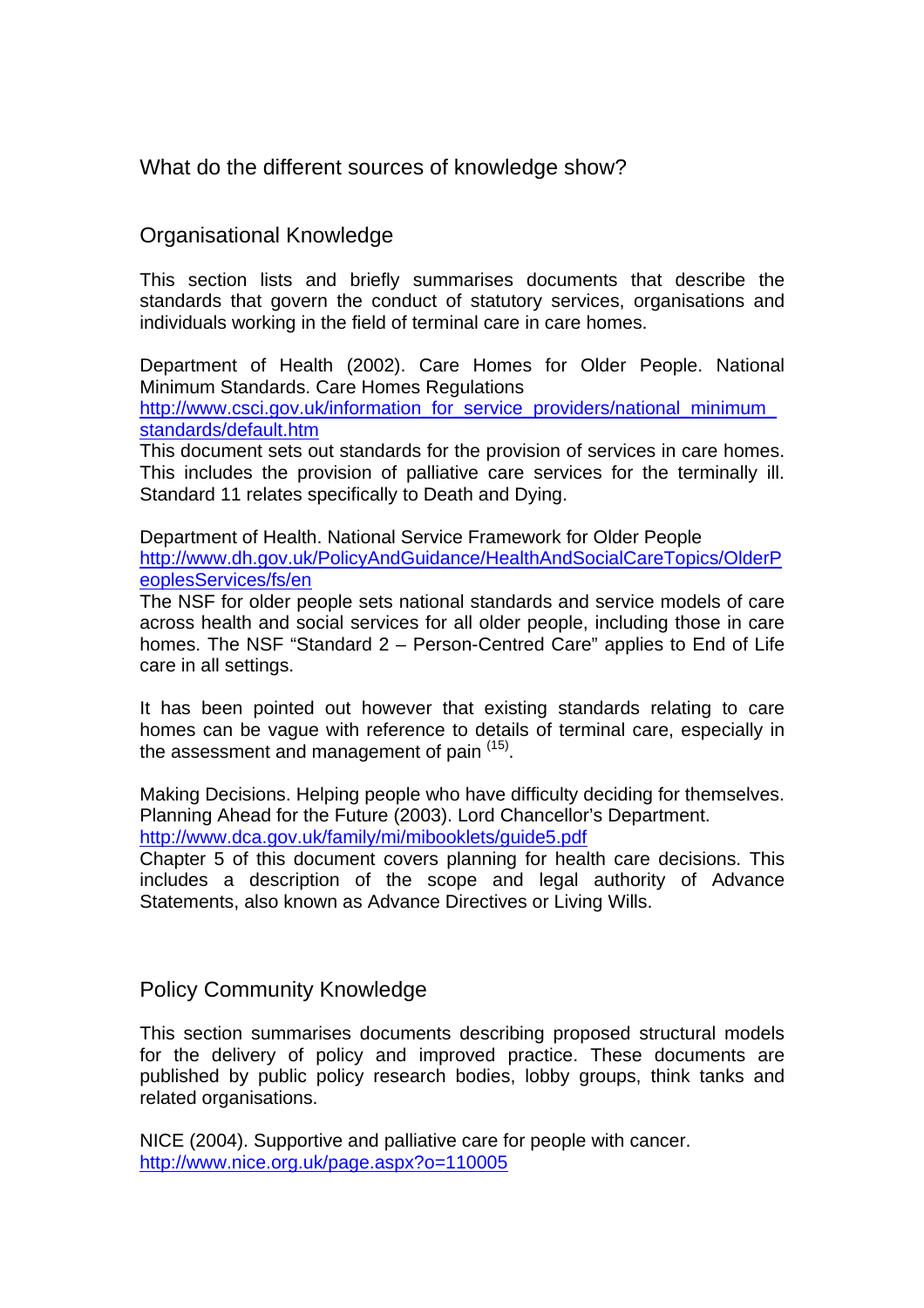This NICE guidance describes key recommendations for the co-ordination of palliative and supportive care services for adults with cancer, but the section on general palliative care is relevant for all settings.

NCH&SPCS (2003). National guidelines for the use of complementary therapies in supportive and palliative care.

<http://www.hospice-spc-council.org.uk/public/complementaryguidelines.pdf> This document offers evidence-based guidance on patient safety and the provision of complementary therapy services for cancer, including clinical governance, regulation and training of therapists, audit and evaluation. These guidelines are intended to complement the NICE guidance.

National Council on Ageing (2002). End of Life Issues. Policy Position Paper. <http://www.ageconcern.org.uk/AgeConcern/media/EndoflifepppSept2002.pdf> This document makes recommendations regarding equality, adequacy and appropriateness of palliative care services for older people, including their rights to express views on their place of dying.

Firth S. (2001). Wider Horizons: Care of the dying in a multicultural society. NCH&SPCS.

The principle behind the document is to examine ways of improving services from the perspectives of black and ethnic minorities. Recommendations are made on good practice in the provision of care, training, and the future research agenda.

Mount J. et al. (2001). Palliative care services for different ethnic groups. NCH&SPCS.

This report identified the need for hospices and palliative care services to provide culturally sensitive services in respect of language, religion, spiritual and dietary needs, and for particular attention to be given to providing appropriate and accessible information to those communities.

These last two documents highlight how the provision of appropriate terminal care must take into account the needs of different ethnic groups. Information about these publications appears under the Publication heading "Commissioning and Provision".

<http://www.hospice-spc-council.org.uk/publicat.ons/publicationslist.htm>

PRODIGY Guidance (2004). Palliative Care – Respiratory Secretions at the End of Life.

[http://www.prodigy.nhs.uk/guidance.asp?gt=Palliative%20care%20-](http://www.prodigy.nhs.uk/guidance.asp?gt=Palliative%20care%20-%20secretions) [%20secretions](http://www.prodigy.nhs.uk/guidance.asp?gt=Palliative%20care%20-%20secretions)

The aim of this guidance is to alleviate the distress to the patient caused by accumulated respiratory secretions at the end of life, and to alleviate the distress to the family and carers caused by noisy respiratory secretions at the end of life.

Department of Health and Ageing (2004). Guidelines for a Palliative Approach in Residential Aged Care. Australian Government. <http://www.palliativecare.gov.au/pubs/workforce/pallguide.htm>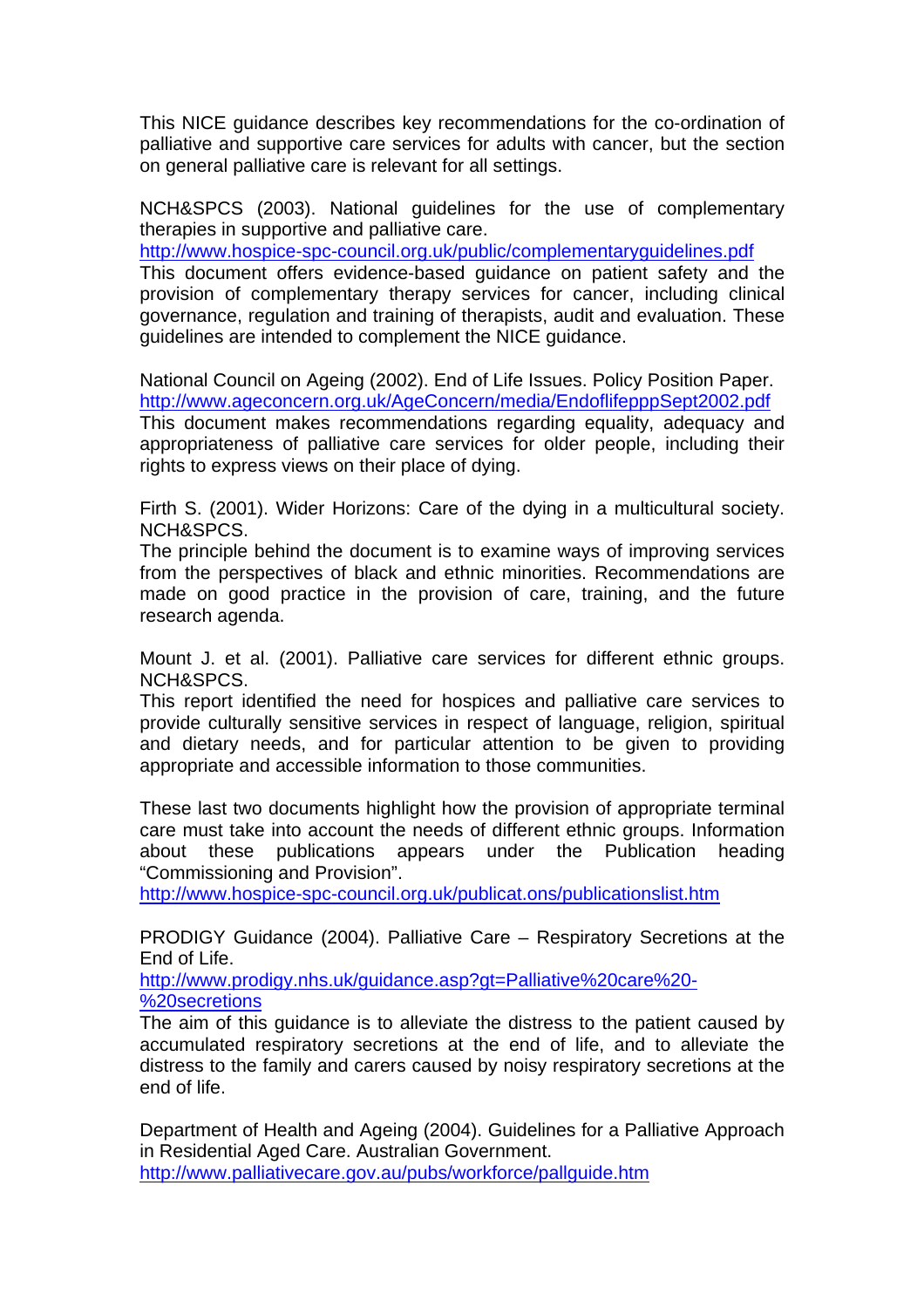These are evidence-based guidelines on the provision of palliative care in care homes (personal). This resource has been recommended to the SCARE group by a subject expert.

Centre for Policy on Ageing (1996). A Better Home Life. A Code of Good Practice for Residential and Nursing Home Care. <http://www.cpa.org.uk/bhl/bhl.html>

This document includes a section on Dying and Death, which briefly covers policy and procedures, expressed wishes of the resident, dying in the home, hospices and hospitals, other residents, and the role of care staff.

South Manchester University Hospitals NHS Trust (2001). Care of the Dying. [http://libraries.nelh.nhs.uk/Pathways/viewResource.asp?searchText=palliative](http://libraries.nelh.nhs.uk/Pathways/viewResource.asp?searchText=palliative+care&searchZone=%2FPathways%2FsearchResponse.asp&uri=http%3A//libraries.nelh.nhs.uk/common/resources/%3Fid%3D37700) [+care&searchZone=%2FPathways%2FsearchResponse.asp&uri=http%3A//lib](http://libraries.nelh.nhs.uk/Pathways/viewResource.asp?searchText=palliative+care&searchZone=%2FPathways%2FsearchResponse.asp&uri=http%3A//libraries.nelh.nhs.uk/common/resources/%3Fid%3D37700) [raries.nelh.nhs.uk/common/resources/%3Fid%3D37700](http://libraries.nelh.nhs.uk/Pathways/viewResource.asp?searchText=palliative+care&searchZone=%2FPathways%2FsearchResponse.asp&uri=http%3A//libraries.nelh.nhs.uk/common/resources/%3Fid%3D37700)

This is a local integrated care pathway developed by a trust-based team for the provision of terminal care to older patients. The pathway is designed for acute care within hospital, but contains elements which may inform the provision of terminal care within care homes.

Ellershaw J. Wilkinson S. (2003). Care of the Dying. A Pathway to Excellence <http://www.oup.co.uk/isbn/0-19-850933-2>

This multi-professional care pathway was developed by the Royal Liverpool University Hospitals Trust and the Marie Curie Centre, Liverpool. It shows how the hospice model of care can be successfully translated into both care home and hospital settings.

## Practitioner Knowledge

This section describes studies carried out by health and social care practitioners, documents relating their experiences regarding the topic, and resources produced by local practitioner bodies to support their work.

Department of Health. Good practice examples and case studies of "Standard 2 – person-centred care" from the NSF for Older People

[http://www.dh.gov.uk/PolicyAndGuidance/HealthAndSocialCareTopics/OlderP](http://www.dh.gov.uk/PolicyAndGuidance/HealthAndSocialCareTopics/OlderPeoplesServices/OlderPeoplePromotionProject/OlderPeoplePromotionProjectArticle/fs/en?CONTENT_ID=4002285&chk=f8JgQm) [eoplesServices/OlderPeoplePromotionProject/OlderPeoplePromotionProjectA](http://www.dh.gov.uk/PolicyAndGuidance/HealthAndSocialCareTopics/OlderPeoplesServices/OlderPeoplePromotionProject/OlderPeoplePromotionProjectArticle/fs/en?CONTENT_ID=4002285&chk=f8JgQm) [rticle/fs/en?CONTENT\\_ID=4002285&chk=f8JgQm](http://www.dh.gov.uk/PolicyAndGuidance/HealthAndSocialCareTopics/OlderPeoplesServices/OlderPeoplePromotionProject/OlderPeoplePromotionProjectArticle/fs/en?CONTENT_ID=4002285&chk=f8JgQm)

These are examples of practice aimed at ensuring that older people receive appropriate and timely packages of care which meet their needs as individuals, regardless of the boundaries of health and social services.

Macmillan Cancer Relief (2004). Foundations in Palliative Care: A programme of facilitated learning for care-home staff.

<http://www.macmillan.org.uk/news/pressreleases.asp?nid=1275>

This is a teaching resource designed for staff at all levels and covers four modules: the principles of palliative care; communication; pain and symptom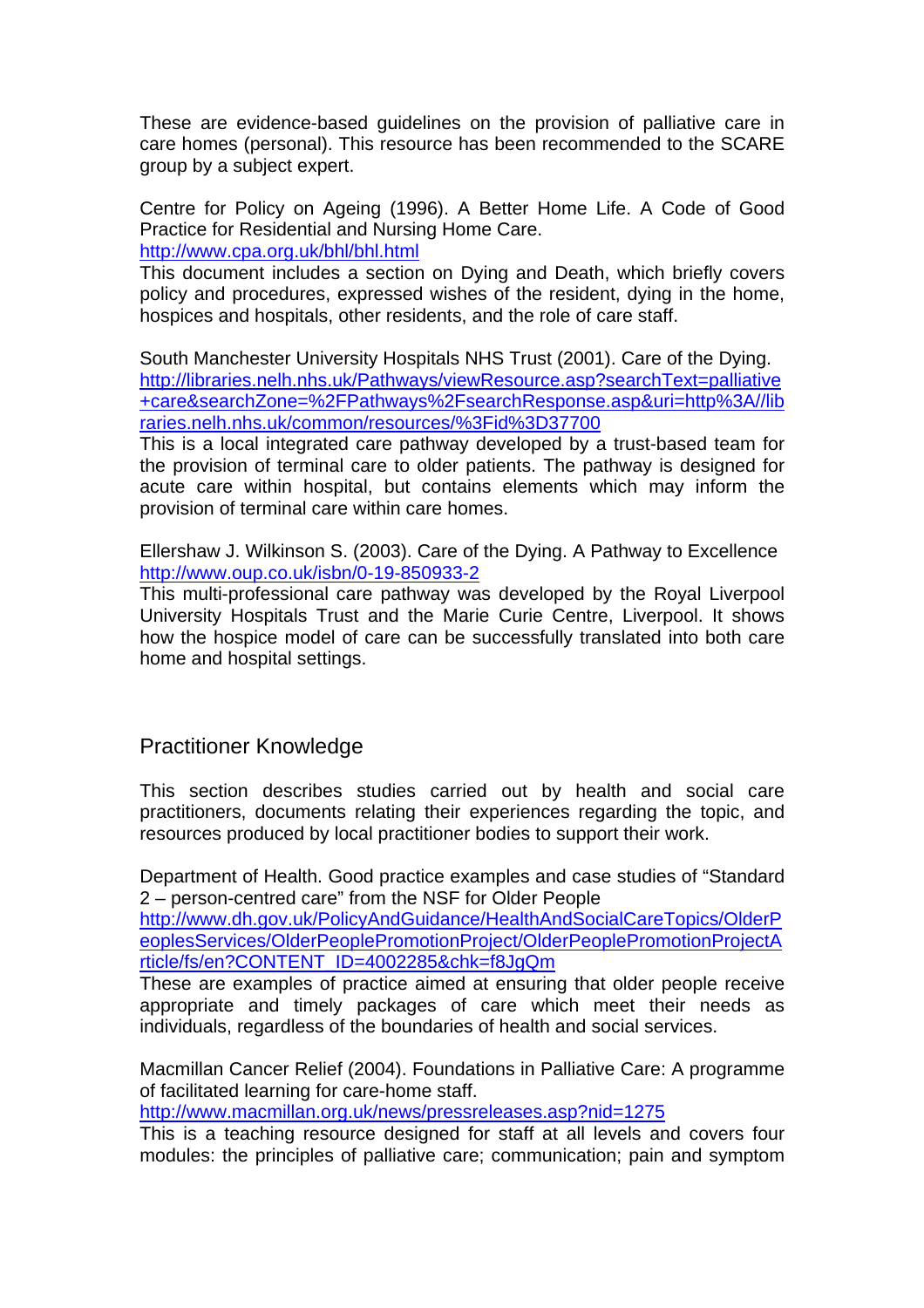management; and bereavement care. It is only available in hardcopy from Macmillan Cancer Relief.

Sander R. & Russell P. (2001). Care for dying people in nursing homes. Nursing Older People 13 (2). [http://www.healthinfo4u.org/rcn\\_pdf/NOP/NOP%2021-](http://www.healthinfo4u.org/rcn_pdf/NOP/NOP 21-26 APRIL 2001.pdf?issn=1365-2524&vol=9&page=228)

[26%20APRIL%202001.pdf?issn=1365-2524&vol=9&page=228](http://www.healthinfo4u.org/rcn_pdf/NOP/NOP 21-26 APRIL 2001.pdf?issn=1365-2524&vol=9&page=228)

This resource is produced by nurses for staff working within care homes (nursing). The document contains practice recommendations to improve communication and promote an understanding of the concept of palliative care and symptom management. It also advances methods for providing emotional support for the dying person and their family.

A set of actions and procedures outlining the responsibilities of the nurse working in this field have been produced by a nurse who practises within care homes  $(16)$ : nurses need to be aware of how to contact and access specialist palliative services; they need to be well-informed about their patient's condition, wishes and care plan; be aware of formal procedures for communicating with family members at all stages in the terminal care process; and be able to refer family members to bereavement services.

A terminal care plan strategy was recently developed in a locality in the UK to improve terminal care within care homes. This strategy recognised the organisational requirements for the provision of effective terminal care within nursing homes. This involved the provision of minimum standards of accommodation and care; access to specialist palliative care services; identifying the training needs of care home staff in this field, and providing educational support to them <sup>(17)</sup>. This strategy successfully reduced the numbers of older people being transferred to acute care.

## Research Knowledge

This section summarises the best available research literature. The focus is on studies undertaken in the United Kingdom, so that their findings are as relevant as possible to the intended audience of the briefing.

## **Who receives and who provides terminal care?**

Care homes (personal care and nursing) have been shown to be appropriate settings for the provision of terminal care, but concerns have been raised over the quality of care that may be provided by the homes' own care staff  $(4,11,18)$ . Most terminal care within both types of care home is provided by generalist staff; specialist palliative care staff only become involved in certain circumstances (4). All care home staff therefore rely on the support of external specialists to provide appropriate terminal care, and research has highlighted the potential value of developing ongoing links between specialist palliative care teams and staff within care homes, with the intention of promoting good quality and comprehensive terminal care by care homes and their staff,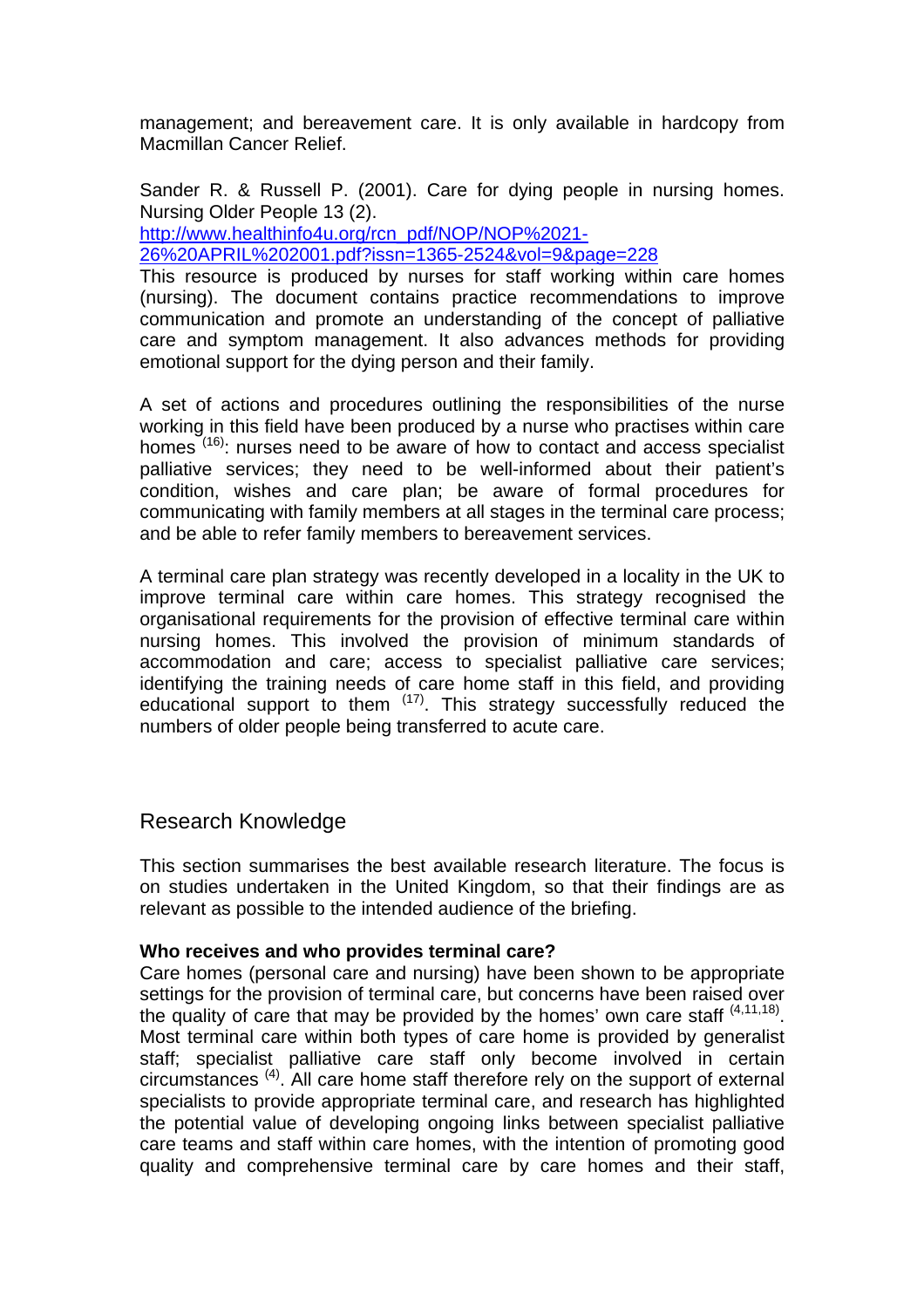beyond administering only to the clinical needs of the dying  $(4,19,20)$ . However, the research has found that specialist palliative care services do not have any systematic involvement in terminal care for all older people in care homes. Their involvement tends to be restricted almost entirely to older people with cancer, although research has indicated that the majority of older people with terminal illness in care homes die from circulation problems, respiratory disease and end-stage organ failure  $(9,21)$ . It is also pointed out in the research that existing palliative care standards and resources have been developed principally for cancer, but the dying trajectory, and therefore the palliative care plan that applies for cancer may not be appropriate for other terminal conditions  $(7,8)$ . Palliative care provided by specialist staff has also been found to be largely reactive and limited to addressing immediate clinical needs, rather than providing comprehensive palliative care for all older people with terminal illness (3,4,7,11,21,22). For example, social, spiritual and psychological care for both the resident and their family tends to be relatively poorly provided for  $(20,23)$ 

## **Roles in terminal care**

Referral to specialist palliative care services has been shown to be initiated by a range of individuals and groups, including care home managers, GPs, patients, care staff and family members  $(21)$ . There does not appear to be a single, recognised pathway for referral. A survey of care home managers reported that about half expressed a desire to make use of specialist palliative care services, but less than ten percent actually did so (21,24). General palliative care for terminally-ill people is provided by staff within the homes, such as health care assistants and nurses. Specialist palliative care within care homes is usually provided by external staff, such as district nurses or clinical nurse specialists, for example, Macmillan nurses (4). A survey of district nurses reported that more than one third of these professionals hold qualifications or have had training in palliative care, yet most care home managers do not seek to utilise this expertise <sup>(3)</sup>.

#### **What factors have been identified as affecting the provision of adequate and appropriate care?**

The following barriers have been identified as preventing the provision of effective terminal care: a lack of communication between decision-makers, including medical staff, care staff, the resident and their family; the failure to recognise that no curative or restorative treatment is longer possible, so that terminal care can then be provided; a lack of agreement on a plan of care; and a failure to implement the plan in a timely fashion  $(25,26)$ . The absence of standards regarding the timing of the provision of specialist palliative care to terminally-ill patients has also been raised as an issue in other studies  $(27)$ . Other factors identified as barriers to the provision of appropriate terminal care include limited resources in care homes, especially in personal care facilities  $(21,28,29,30)$ , and the absence of hospice protocols for the management of symptoms and the dying process in both types of care homes <sup>(31)</sup>.

The education and training of staff in palliative care within care homes has been identified as one of the potentially most important means of improving the quality of terminal care for the dying  $(4,24,32,33,34)$ , but the research literature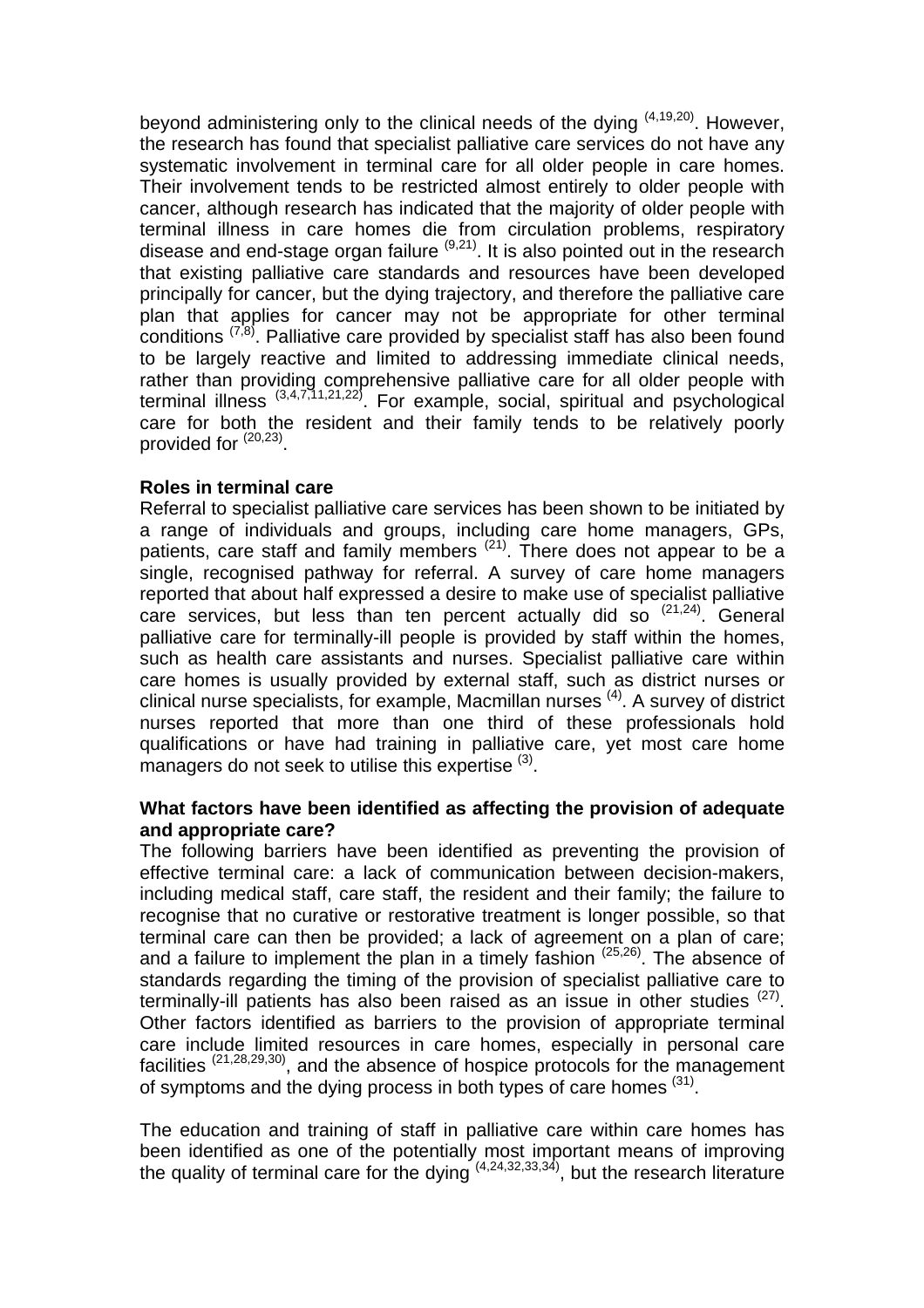has also indicated that such educational programmes are largely informal and random in their delivery, and the high turnover of staff within care homes can dramatically reduce the impact of such training on actual practice (3,4,11,21,34). The simple provision of education and training to staff has also been found to be inadequate in terms of promoting long-term, organisational change within these care settings: a commitment to providing comprehensive, wellresourced terminal and palliative care plans is also needed  $(35)$ . The research has also highlighted the differences between the services offered by the two types of care homes. This includes the more frequent provision of specialist care to care homes (nursing) than care homes (personal care)  $(21)$ , and more palliative care training for qualified nursing home staff than to unqualified care staff  $(11,15)$ . This in turn may affect the quality of terminal care potentially provided within the two settings.

The research has also shown that care home staff can be reluctant to discuss end-of-life issues with patients and their families, so training should include instruction on how to communicate with patients and family members about their wishes regarding their end-of-life care, and their concerns and wishes relating to dying  $(32,33,36,37)$ . It has also been pointed out that, as a result of the close relationship they enjoy with residents, unqualified care staff have a vital role to play in end-of-life care, and can also have essential knowledge which may be extremely valuable in assessing patients' clinical and emotional needs  $(8,31,37)$ . However, the findings of the research on whether health assistants are confident about sharing their observations on symptoms with qualified nursing staff have been mixed  $(32,37)$ . The principal training needs of unqualified care staff have been identified as an awareness of the principles of palliative care, especially pain control, and how to communicate in a sensitive fashion with older people and their families about death and dying  $(37,38)$ . UK and US studies of care homes (nursing) also found that a failure to attend to the basic care needs of terminally-ill residents, such as bathing, oral hygiene, repositioning in bed, and privacy, had an adverse effect on the sense of comfort, well-being and dignity of residents at the end of their life <sup>(12,39)</sup>.

The literature has also raised the issue of how the dying communicate their wishes or problems  $(14,40)$ . Substantial minorities of older people in care homes can experience some form of cognitive impairment, including dementia <sup>(41)</sup>. This is turn can have a serious impact on an individual's capacity to communicate their wishes or concerns about their own end-of-life care, as well as any symptoms they may be experiencing, such as pain  $(3,14,15,41,41,42)$ , although practices and tools do exist which have some value for identifying pain in cognitively-impaired older people  $(43)$ . It has be found that more than two thirds of care homes (nursing) have no written policy on pain management for residents and do not employ a standardised tool for assessing pain  $(15)$ . The result can be that older people affected by such impairment may experience serious inequalities in the delivery of adequate and appropriate terminal care (14).

## **What factors have been identified as affecting transfer to hospital?**

Hospital transfers are known to be inevitable in some cases, and necessary due to medical needs and complications, but studies from the UK have found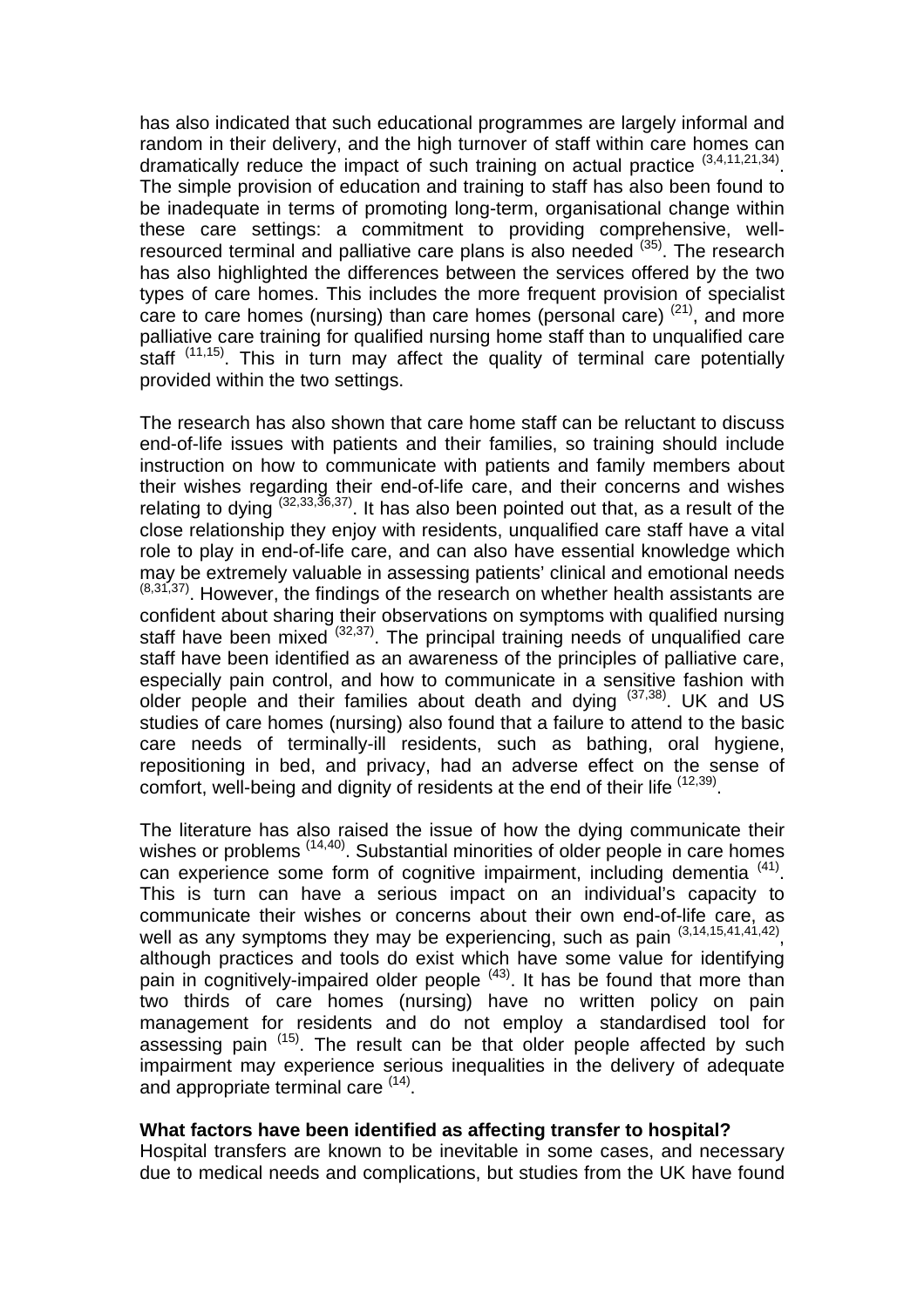that such hospitalisations for dying patients may be both unnecessary and inappropriate  $(29)$ . A small amount of research has been conducted into hospitalisation for terminally-ill residents of care homes (nursing) in the United States<sup> (22)</sup>. In regions where nursing homes sought residents' wishes about transfer to hospital and end-of-life care, there were lower levels of hospitalisation, with residents preferring to die within the home  $(22,44)$ . Research from the United States has also indicated that where hospice service care was made available in care homes (nursing), levels of hospitalisation for dying patients was much lower than the average  $(22)$ . No research has been conducted in the UK on outcomes from the use of living wills or advanced directives relating to terminal care.

## User & Carer Knowledge

This section summarises the issues raised by service users and carers in relation to this topic, both as described by the literature and as defined through local consultation.

What does the research say about service users' views on end-of-life care? There is little research into the views of the terminally ill with reference to their expectations and wishes regarding end-of-life care. This is in part a result of difficulties of collecting data from a group with high rates of rapid attrition and withdrawal <sup>(45)</sup>. However, a small scale qualitative research study in the UK has found that older people expressed a preference for dying in their place of residence rather than being transferred to hospital <sup>(14)</sup>. The deterioration in health of terminally-ill residents, and their greater reliance on carers, also led to a loss of personal choice and freedom, which residents have reported finding difficult to accept<sup>(39)</sup>. Research has also shown that there is no common attitude towards death and dying among older people (8,14,39).

Small surveys of care home residents in the UK have found that they were very conscious of the probability that they would end their life within the home  $(14,39)$ . They were therefore very appreciative of efforts to manage death with discretion within these settings. Residents also expressed a desire to have a formal recognition of the death of a fellow resident, and considered bereavement support for both fellow residents and family members to be a valuable service  $(29,39,46)$ . They were especially critical of attempts to hide or fail to mention deaths  $(39)$ . Research has also found that residents and their families considered their relationship with care home staff to be very important, especially the presence of somebody familiar and comforting during the last stages of care <sup>(14)</sup>. Consultation with a local focus group also highlighted the concerns of family members, who considered their role on decision making to be too limited.

Useful Links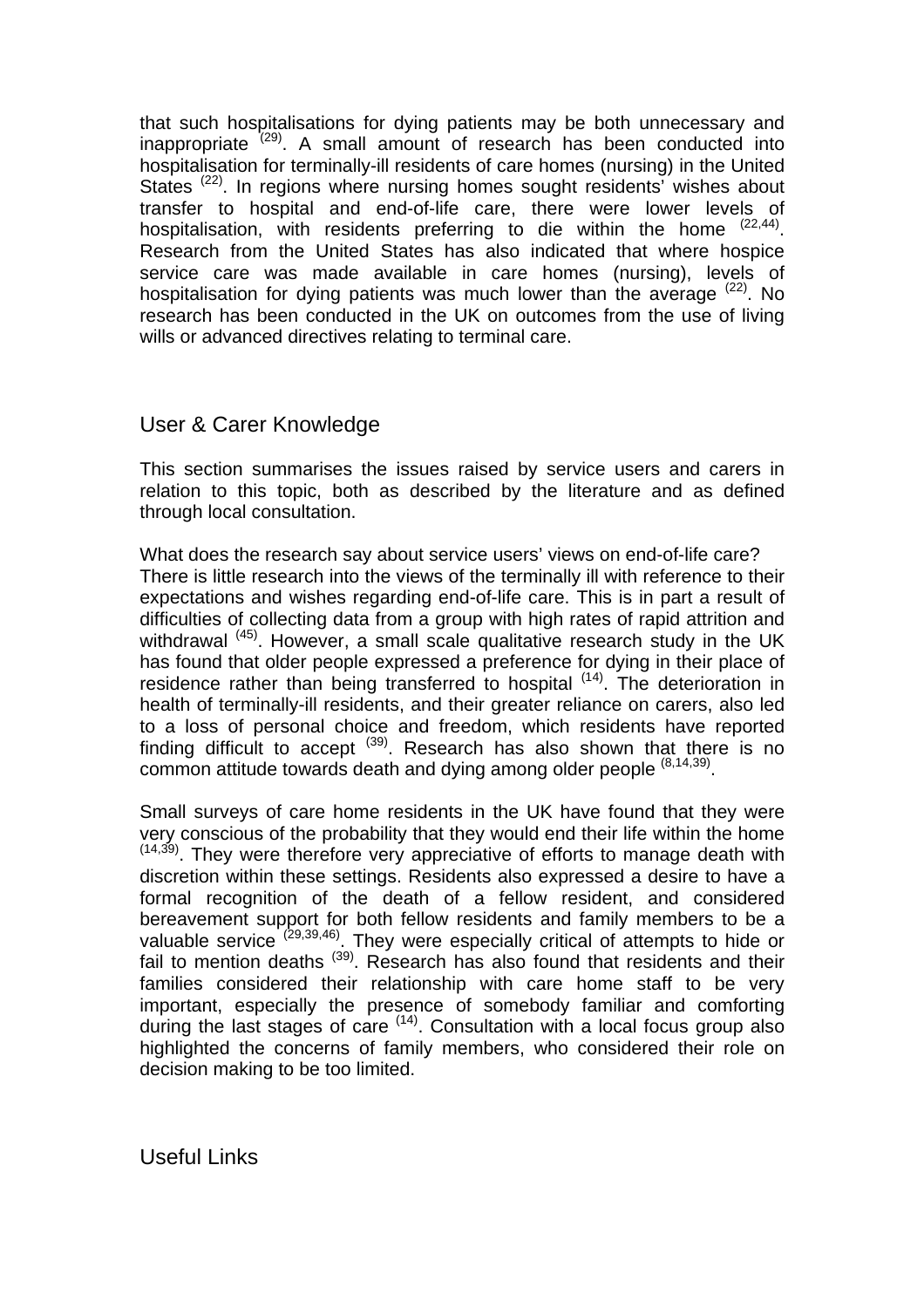This section lists sources of information relevant to services users and professionals who work within this field.

National Council for Hospice and Specialist Palliative Care Services <http://www.hospice-spc-council.org.uk/>

The NCH&SPCS (Council) is the umbrella and representative body for hospice and palliative care in England, Wales and Northern Ireland. This body makes available an extensive range of publications touching on issues relevant to the delivery of care to the terminally ill, including ethical considerations, guidelines for managing end-of-life care, measures of quality for palliative care, and planning, managing and commissioning palliative care services (some of these documents are listed elsewhere in this briefing).

#### Age Concern

<http://www.ageconcern.org.uk/>

Age Concern is a registered charity that works for and supports older people.

#### Palliative-medicine

<http://www.mailbase.org.uk/lists/palliative-medicine/>

This is a discussion list which covers all aspects of palliative medicine and palliative care. Its aim is to facilitate communication between practitioners involved in research or educational initiatives and also to allow the exchange of information or advice relating to clinical matters.

#### Help the Hospices

#### <http://www.helpthehospices.org.uk/>

This organisation supports hospices in their work and is a source of palliative care education. This support includes training, education, information, grantaid, advice and national fundraising events and activities.

#### Hospice Information

#### [http://www.hospiceinformation.info](http://www.hospiceinformation.info/)

Hospice information is a joint venture between St. Christopher's Hospice and Help the Hospices. The organisation provides palliative care education and training, and an information service for health professionals and members of the public on UK and international hospice and palliative care.

## **Comments**

Please address all comments, suggestions or ideas for improvement to [scharrlib@sheffield.ac.uk](mailto:Scharrlib@sheffield.ac.uk)

## Acknowledgements

Thank you to the experts and service users for their contributions to this briefing.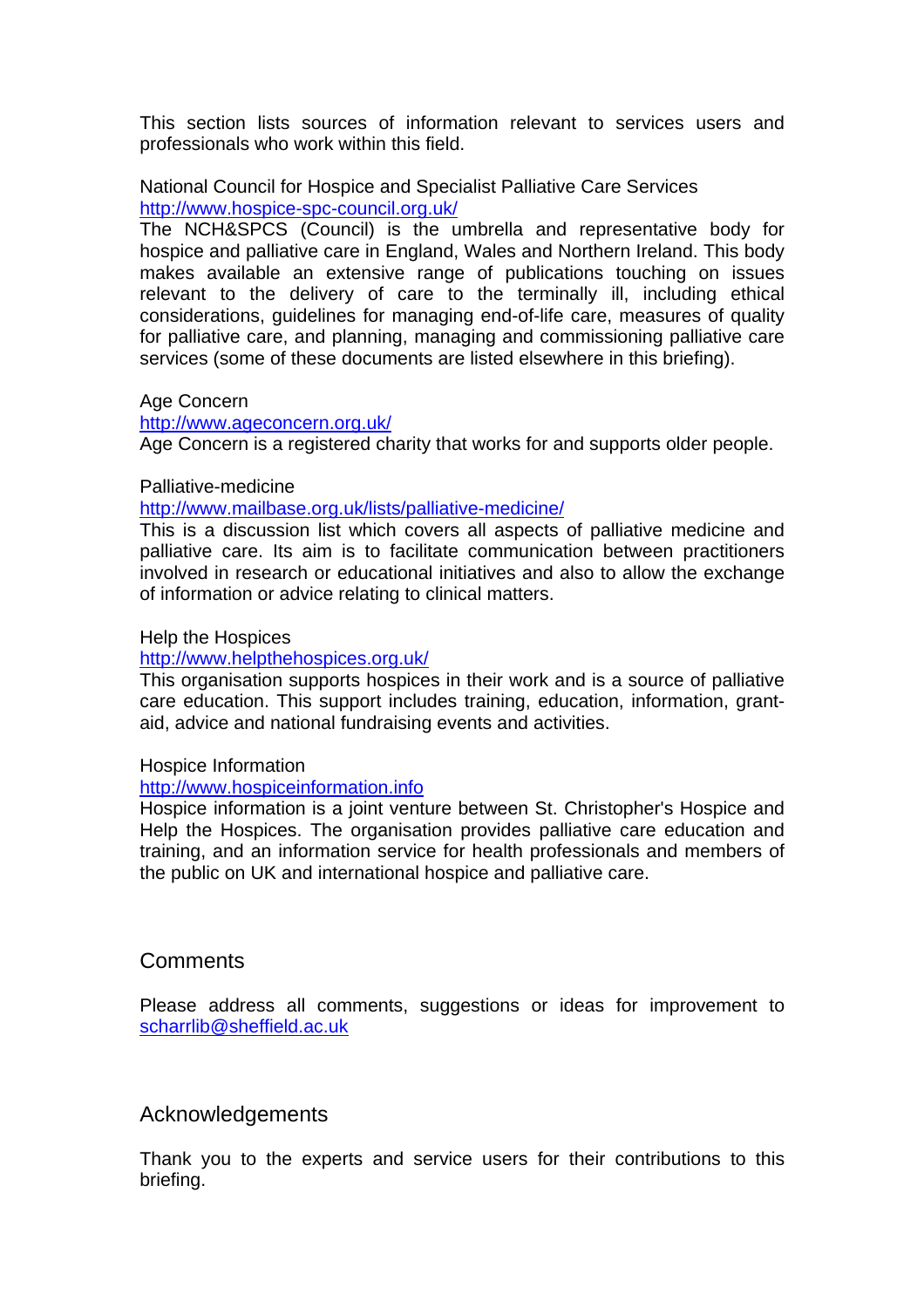## Reference List

 1. **National Council on Ageing** (2002). End of Life Issues. Policy Position Paper [online] National Council on Ageing. Available from: http://www.ageconcern.org.uk/AgeConcern/media/EndoflifepppSept20 02.pdf [Accessed 8 September 2004]

 This document makes recommendations regarding equality, adequacy and appropriateness of palliative care services for older people.

 2. **NICE** (2004). Supportive and palliative care for people with cancer [online] NICE. Available from: <http://www.nice.org.uk/page.aspx?o=110005> [Accessed 8 September 2004 ]

 This guidance describes key recommendations for the co-ordination of palliative and supportive care services for adults with cancer.

 3. **Goodman C., Woolley R., Knight D.** (2003). District nurse involvement in providing palliative care to older people in residential care homes. International Journal of Palliative Nursing, 9 (12), 521- 527.

 This UK study details the nature of the specialist palliative care provided by community nurses to care homes (personal care).

 4. **Froggatt K.A.,.Hoult L.** (2002). Developing palliative care practice in nursing and residential care homes: the role of the clinical nurse specialist. Journal of Clinical Nursing, 11 (6), 802-808.

 This UK study surveys the nature of the palliative care provided by specialist nurses to care homes.

 5. **Katz J. S., Peace S. M.** (2003). End of life in care homes: a palliative care approach. Oxford, Oxford University Press. 2003.

 This book considers the possibilities for improving the care of older people dying in care homes, and the aspects of palliative care that are transferable to dying people in settings.

 6. **Davies S., Seymour J.** (2002). Historical and policy contexts. In: Hockley J., Clark D. (eds) Palliative care for older people in care homes. Milton Keynes, Open University Press. pp.4-33.

 This book chapter describes and defines the nature of care within UK care homes.

 7. **Sidell M., Katz J.S., Komaromy C.** (1997). Death and dying in residential and nursing homes for older people: examining the case for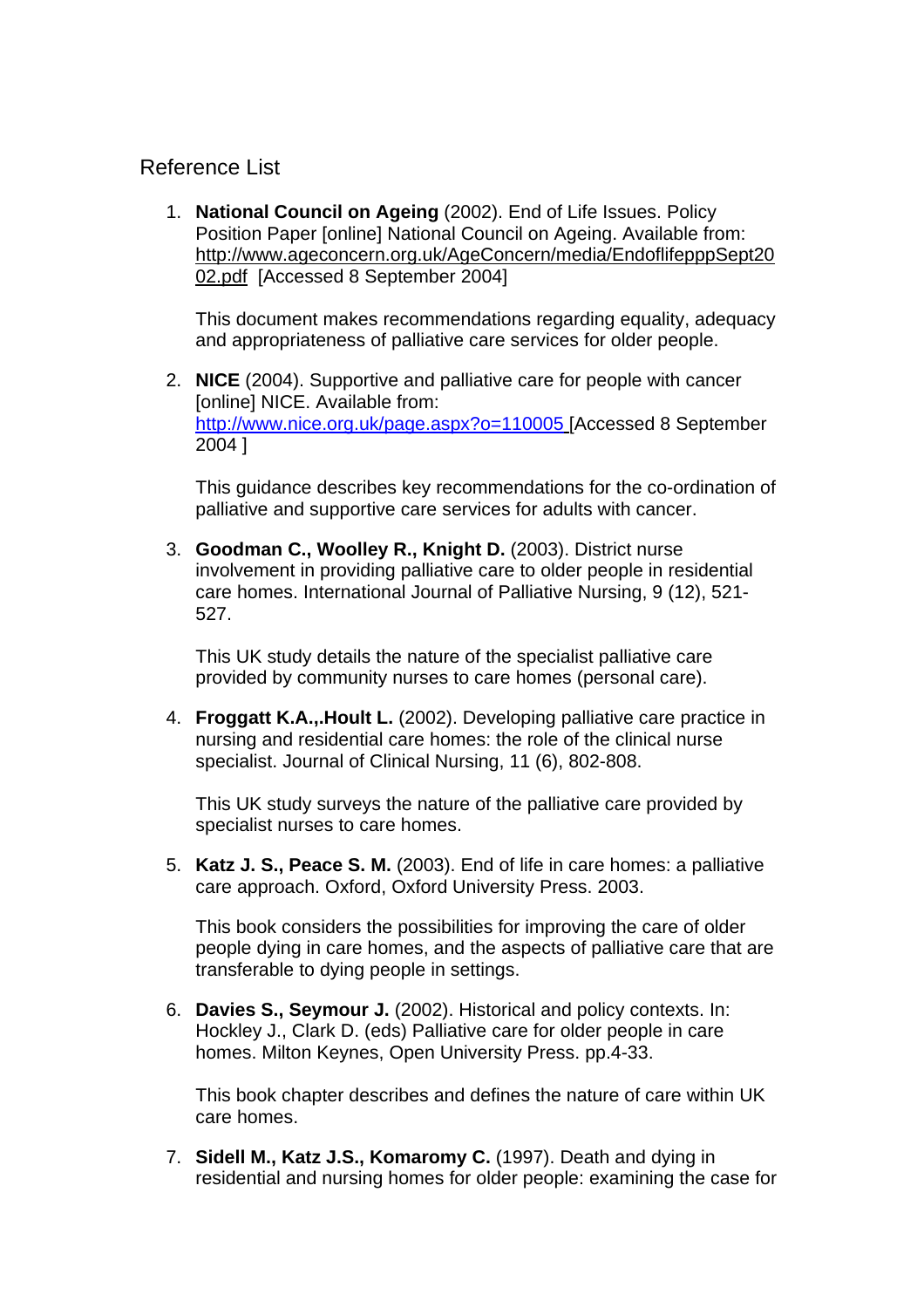palliative care. Report for the Department of Health. Milton Keynes, Open University.

 This is a report evaluating the value of providing palliative care in care homes (nursing).

 8. **Froggatt K.A.** (2001). Palliative care in nursing homes: where next? Palliative Medicine, 15 (1), 42-48.

 This paper reviews current approaches to the provision of palliative care in care homes (nursing).

 9. **Seymour J., Clark D.** (2001). Palliative care and geriatric medicine: shared concerns, shared challenges. Palliative Medicine, 15 (4), 269- 270.

 This is a brief review current and future issues affecting older people in care homes.

 10. **Peace S M.** (2003). The development of residential and nursing home care in the United Kingdom. In: Katz J.S., Peace S M. (eds) End of Life in Care Homes: A Palliative Care Approach. Oxford, Oxford University Press. pp.15-42.

This chapter describes the policy context of care homes in the UK.

 11. **Avis M., Greening Jackson J., Cox K., Miskella C.** (1999). Evaluation of a project providing community palliative care support to nursing homes. Health and Social Care in the Community, 7 (1), 32-38.

 This study assesses a project to extend 'hospice standards' of palliative care to residents of a group of care homes (nursing) in the UK and identifies barriers to the provision of such care.

 12. **Kayser-Jones J.** (2003). Factors that influence end-of-life care in nursing homes: the physical environment, adequate staffing and lack of supervision. Gerontologist, 43 (Special Issue II), 76-84.

 This US study identifies barriers to the provision of terminal care within care homes (nursing).

 13. **Hockley J., Clark D.** (2002). Palliative care for older people in care homes. Milton Keynes, Open University Press.

 This book contains a collection of papers on the nature of palliative care in care homes.

 14. **Lloyd L.** (2000). Dying in old age: promoting well-being at the end of life. Mortality, 5 (2), 171-188.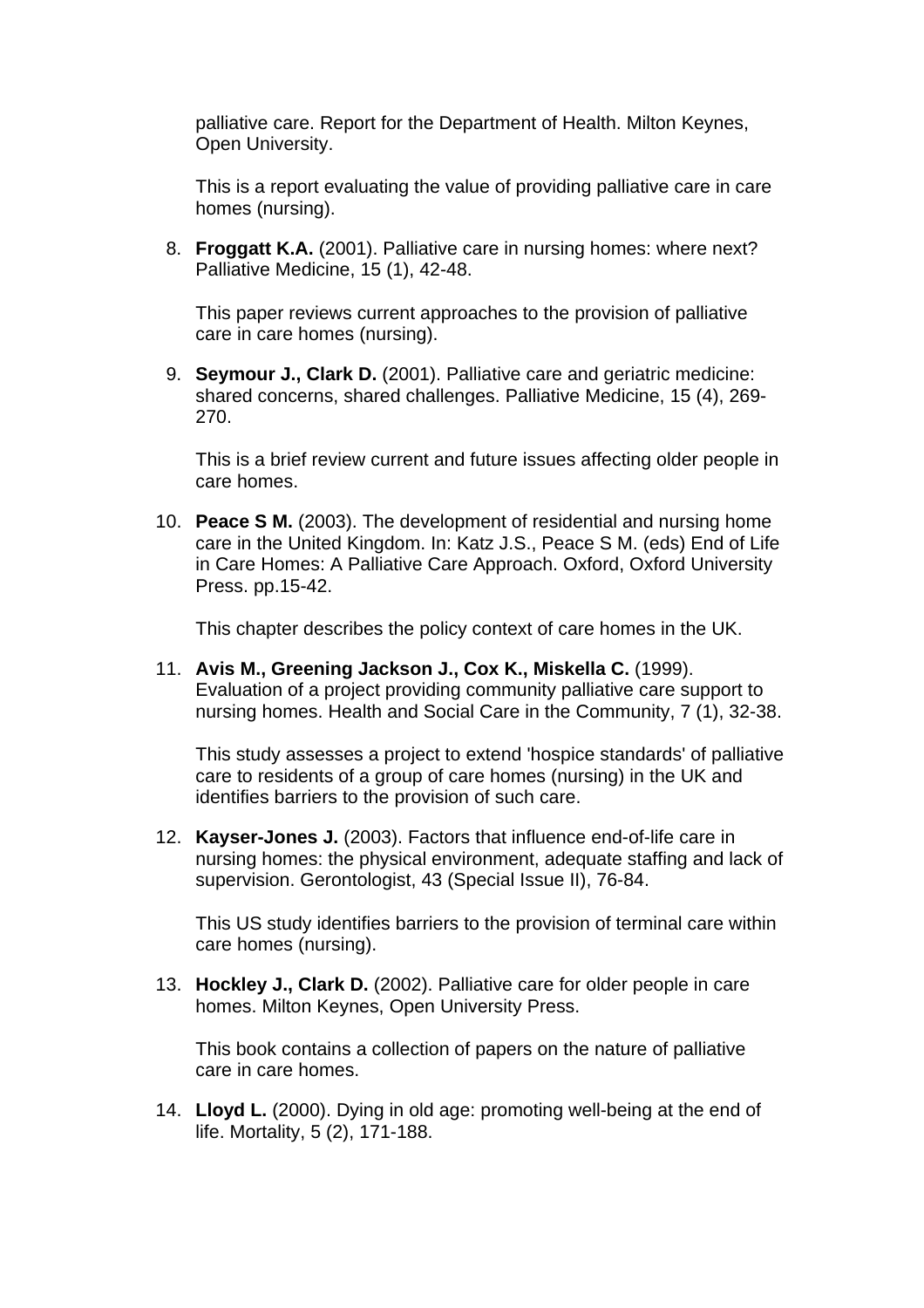This article discusses the nature of terminal care interventions for older people in the UK.

 15. **Allcock N., McGarry J., Elkan R.** (2002). Management of pain in older people in the nursing home: a preliminary study. Health and Social Care in the Community, 10 (6), 464-471.

 This is a survey of the prevalence of chronic non-malignant pain among residents of a group of care homes (nursing) in the UK, and current practices to assess and manage that pain.

 16. **Lethem W.** (1999). Nursing home nurses deliver palliative care. Nursing Times, 95 (44), 54-55.

 This is a brief article describing practice recommendations for nurses providing terminal care within care homes (nursing).

 17. **Last S.** (2000). Intermediate care. Bed spread. Health Service Journal, 110 (5717), 22-23.

 This is a brief report on a project to develop a terminal care plan strategy by a UK local authority.

 18. **Katz J.S., Peace S.M.** (2003). Introduction. In: Katz J.S., Peace S M. (eds) End of Life in Care Homes: A Palliative Care Approach. Oxford, Oxford University Press. pp.1-14.

 This is a summary of the principal issues regarding the application of palliative care in care homes.

 19. **Katz J.S., Peace S M.** (2003). End of Life in Care Homes: A Palliative Care Approach. Oxford, Oxford University Press.

 This book considers the possibilities for improving the care of older people dying in care homes, and the aspects of palliative care that are transferable to dying people in settings.

 20. **Forbes S.** (2001). This is Heaven's waiting room: end of life in one nursing home. Journal of Gerontological Nursing, 27 (11), 37-45.

 This is a US survey of the opinions of residents and their families on the end of life care provided within a group of care homes (nursing).

 21. **Froggatt K.A., Poole K., Hoult L.** (2002). The provision of palliative care in nursing homes and residential care homes: a survey of clinical nurse specialist work. Palliative Medicine, 16 (6), 481-487.

 This UK study details the nature of the palliative care provided by specialist nurses to care homes.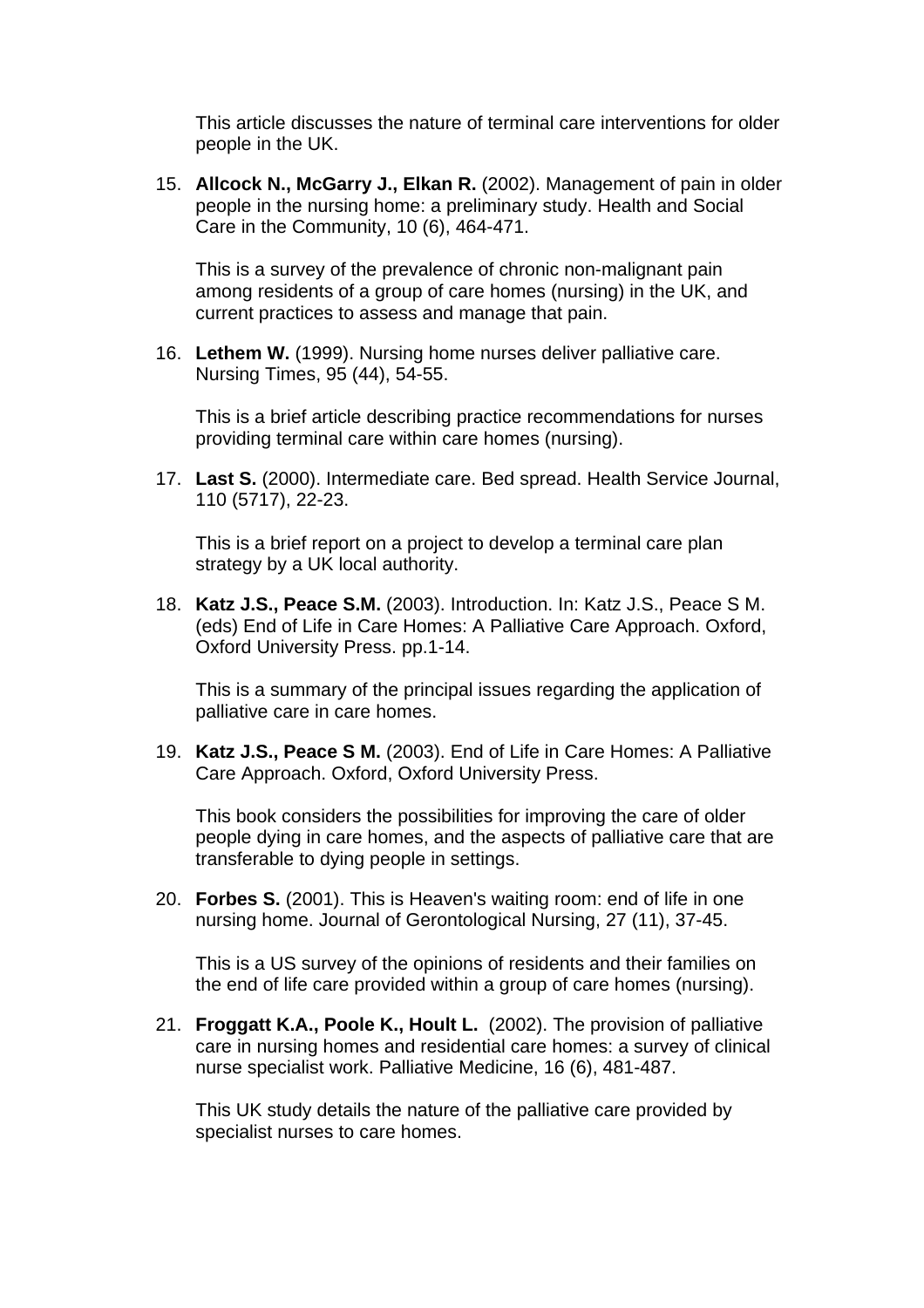22. **Mezey M., Dubler M.M., Mitty E., Brody A.A.** (2002). What impact do setting and transitions have on the quality of life and end of life and the quality of the dying process. Gerontologist, 42 (Special Issue III), 54- 67.

 This US study offers a survey of residents' wishes regarding hospitalization and their end of life care.

 23. **Katz J.S., Sidell M., Komaromy C.** (2000). Death in homes: bereavement needs of residents, relatives and staff. International Journal of Palliative Nursing, 6 (6), 274-279.

 This article reports the findings of a UK study investigating the case for applying the principles and practices of palliative care to caring for older people dying in residential and nursing homes.

 24. **Komaromy C., Sidell M., Katz J.T.** (2000). The quality of terminal care in residential and nursing homes. International Journal of Palliative Nursing, 6 (4), 192-200.

 This is a large UK multi-method study on the management of death and dying in care homes, focusing on the factors that affect the provision of terminal care.

 25. **Field D., Froggatt K.** (2003). Issues for palliative care in nursing and residential homes. In: Katz J.S., Peace S M. (eds) End of Life in Care Homes: A Palliative Care Approach. Oxford, Oxford University Press. pp.175-194.

 This article discusses the principal issues suurounding the provision of end of life care in care homes.

 26. **Travis S.S., Bernard M., Dixon S., McAuley W.J., Loving G., McClanahan L.** (2002). Obstacles to palliation and end-of-life care in the long-term care facility. Gerontologist, 42 (3), 342-349.

 This US study identifies barriers to the provision of palliative and terminal care by care home staff.

 27. **Parker D., McLeod A.** (2002). Assessment of need in care homes. In: Hockley J., Parker D. (eds) Palliative Care for Older People in Care Homes. Milton Keynes, Open University Press. pp.34-51.

 This is a review of literature assessing the needs of older people in care homes.

 28. **Katz J.S.** (2003). Practical Implications of the principles and practices of palliative care to the residential sector. In: Katz J.S., Peace S M. (eds) End of Life in Care Homes: A Palliative Care Approach. Oxford, Oxford University Press. pp.131-156.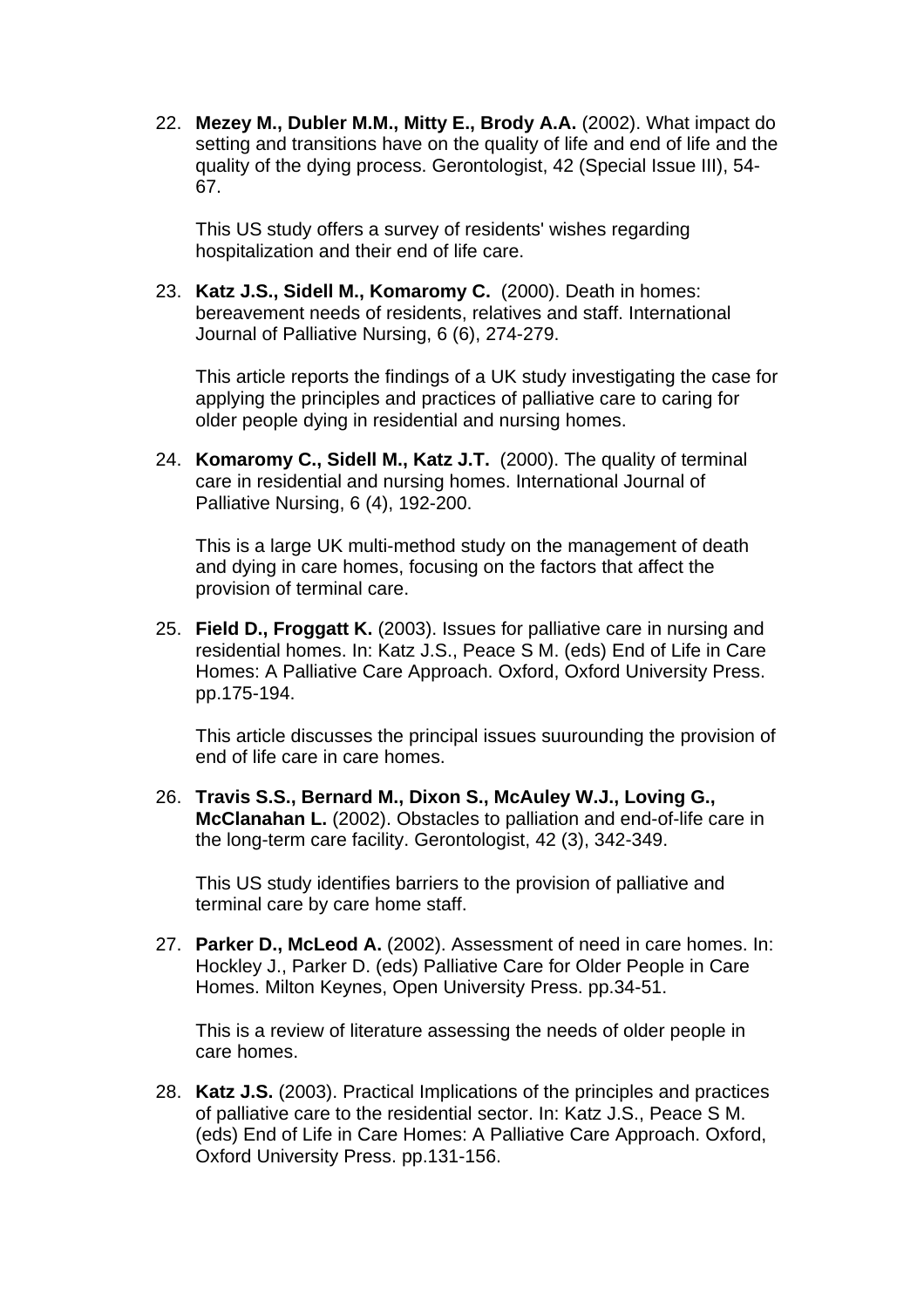This chapter considers the practical challenges faced by care homes in the provision of palliative care.

 29. **Katz J.S.** (2004). Palliative care in institutions. In: Payne S., Seymour J., Ingleton C. (eds) Palliative Care Nursing: Principles and Evidence for Practice. Milton Keynes, Open University Press. pp.414-431.

 This article describes the support needs of care home residents, relatives and staff.

 30. **Ersek M., Kraybill B.M., Hansberry J.** (2000). Assessing the educational needs and concerns of nursing home staff regarding endof-life care. Journal of Gerontological Nursing, 26 (10), 16-26.

 This US study identifies barriers to the provision of terminal care by care home staff.

 31. **Coady D.A., Wynne H.A.** (2001). Are continuing care beds in private nursing homes the answer to providing care for the longer-term dying. Palliative Medicine, 15 (2), 155-156.

 This UK study details the absence of standards and consistent staffing in the provision of end of life care in care homes (nursing).

 32. **Sidell M.** (2003). The training needs of carers. In: Katz J.S., Peace S M. (eds) End of Life in Care Homes: A Palliative Care Approach. Oxford, Oxford University Press. pp.115-130.

 This chapter considers the practical and educational needs of care home staff.

 33. **Nolan M., Featherston J., Nolan J.** (2003). Palliative care philosophy in care homes: lessons from New Zealand. British Journal of Nursing, 12 (16), 974-979.

 This paper describes a study of the provision of palliative care to older residents of care homes and places it firmly within the context of current research.

 34. **Dalley G., Denniss M.** (2001). Trained to care: Investigating the skills and competencies of care assistants in homes for older people. London, Centre for Policy on Ageing.

This is a report on the work of health care assistants in care homes.

 35. **Froggatt K.A.** (2000). Evaluating a palliative care education project in nursing homes. International Journal of Palliative Nursing, 6 (3), 140- 146.

 This UK study assesses the impact of a programme of training in palliative care for all care staff within a group of care homes (nursing).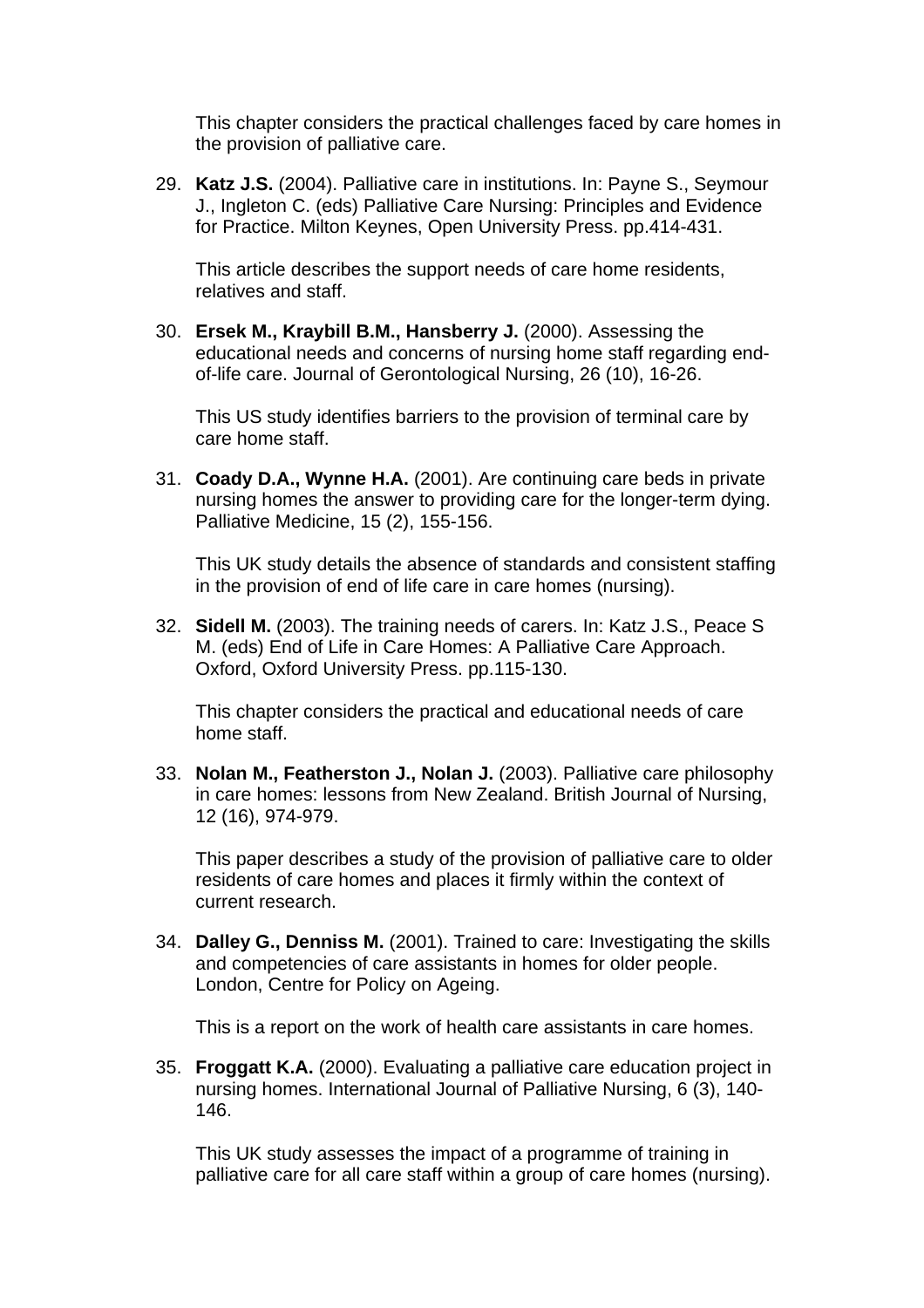36. **Vallis J., Boyd K.** (2002). Ethics and end-of-life decision-making. In: Hockley J., Clark D. (eds) Palliative care for older people in care homes. Milton Keynes, Open University Press. pp.120-137.

 This is a review of literature discussing the ethical considerations that affect the provision of palliative care to older people in care homes.

 37. **Dowding C., Homer P.** (2000). Teaching palliative care principles to UK nursing home care assistants. International Journal of Nursing Practice, 6 (3), 160-163.

 This paper describes the findings of a survey of health care assistants and their needs in the relation to delivering palliative care within care homes (nursing).

 38. **Katz J.S.** (2003). Dealing with death. In: Katz J.S., Peace S M. (eds) End of Life in Care Homes: A Palliative Care Approach. Oxford, Oxford University Press. pp.75-86.

 This chapter considers how best to manage death and bereavement in care homes.

 39. **Smith P.** (1998). Death and dying in a nursing home. Norwich, University of East Anglia.

 This is a survey of residents' views of end of life care in a number of UK care homes.

 40. **Katz J.S.** (2003). Managing Dying Residents. In: Katz J.S., Peace S M. (eds) End of Life in Care Homes: A Palliative Care Approach. Oxford, Oxford University Press. pp.59-74.

 This chapter considers how best to manage death and bereavement in care homes.

 41. **Keefe F., Beaupre P., Weiner D., Siegler I.** (1996). Pain in older adults: a cognitive-behavioural perspective. In: Ferrell B.R., Ferrell B.A., eds. (eds) Pain in the Elderly. Seattle, IASP. pp.69-80.

 This is a review of the literature on the assessment and management of pain in cognitively-impaired older adults, including care home residents.

 42. **SCARE Project** (2004). Aiding communication with people with dementia [online] http://www.elsc.org.uk/briefings/briefing03/index.htm [Accessed 8 September 2004 ]

 This is a research and policy briefing describing methods for aiding communication with older people suffering from dementia.